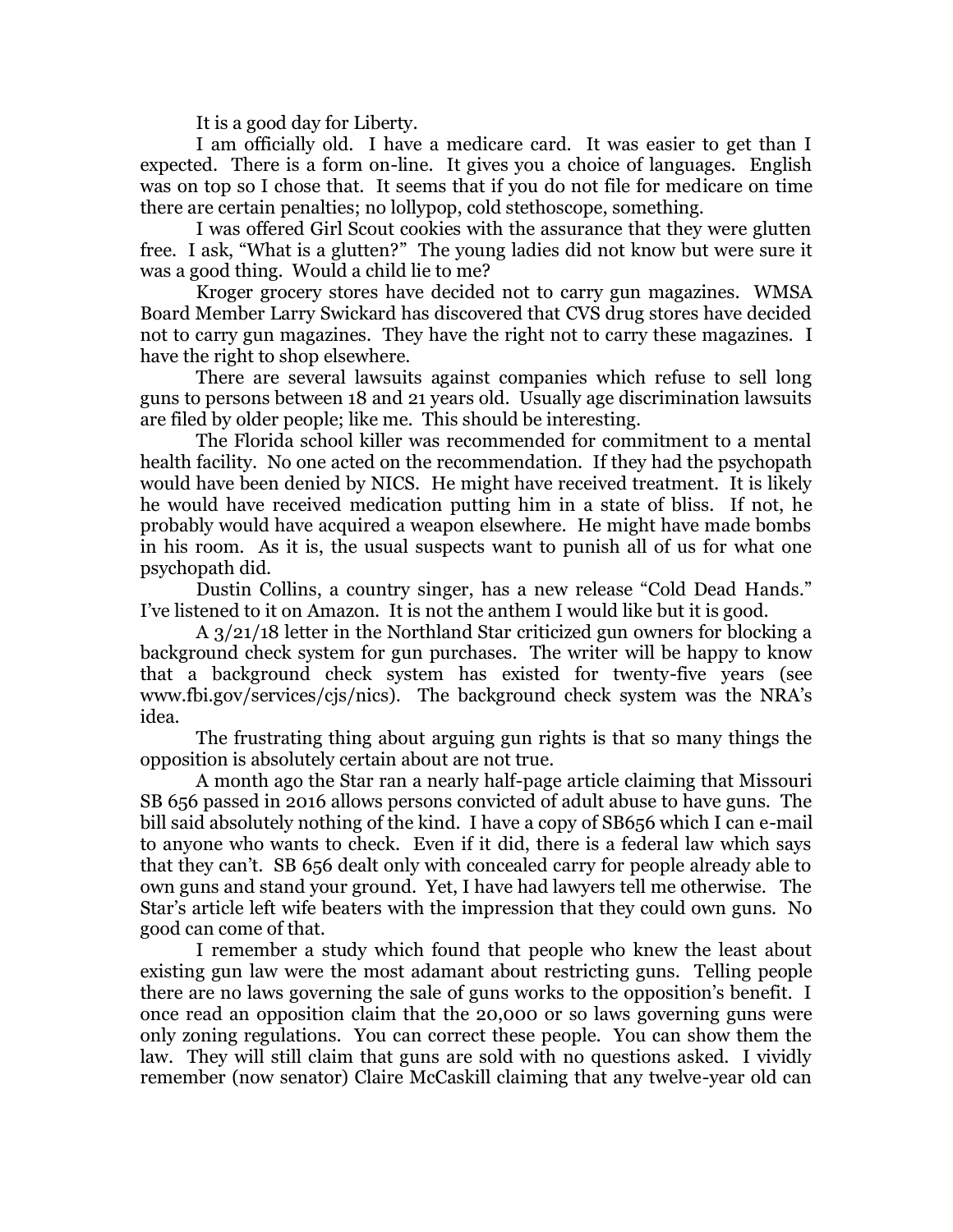walk into a gun shop and buy an AK 47 with no questions asked. Ms. McCaskill was a prosecutor at the time and should have known better.

These lies about gun law cannot be just mistakes. The truth is open and obvious to anyone who does a tiny amount of research. The usual suspects have gotten away with lying for so long that they make up lies about the law in the serene belief that no one will check on them and if they do the media will not print the truth. This is unfair, but it is the reality we face. We must work up methods to tell the truth. Simply calling them liars is not enough. Showing that they are liars is not enough. The way we do these things is critical. Saying that they are misinformed or finally saying that whoever told them that is a liar may work. The audience does not want to make the effort to determine who is lying; that is why jury duty is unpopular. If you tell someone he is wrong it gets their defenses up. If they continue to defend an obviously false statement, that could work for us. Most of these people are fixed in their opinions and even if proved wrong will not abandon a lie because it is in the service of the politically correct.

Mike Brown from Frontier Justice and I were on the Kansas City Star's Facebook Live. See [www.facebook.comKCStarOpinion/videos4195116051408361](http://www.facebook.comkcstaropinion/videos4195116051408361)  Please let me know how you think it went. Let me know how to improve. We were able to put our side forth and denounce some of the lies that have been told.

A former elementary school teacher editorializes against arming teachers. She once had a second grade boy point a gun at her. She distracted him and took the gun from him. It was unloaded. The boy had seen his father threaten his mother in this fashion. This tells me that there were other problems in the family. She is horrified by what might have happened if she had been armed. She thinks her students would have feared her and this would have interfered with education. I see some more likely results, especially if the gun had been loaded. This is a typical editorial against arming teachers. It rests on false assumptions. First, no one has suggested that teachers be required to carry guns. If they do carry guns there is no requirement that they fire them. If the situation can be resolved without gunfire everyone will be even happier. When a situation starts out with gunfire, the only reliable way it has been stopped is by defensive gunfire. There was a case in which a school secretary talked a killer out of starting his spree. There have also been cases in which people have tried to talk killers out of killing, only to become the first victim. Some complain that defensive gunfire will cause bullets to "go everywhere" and innocent persons will be cut down in the crossfire. We have learned from massacres that during the killing bullets were already going almost everywhere, except at the killer. When bullets go at the killer the massacre ends. We are warned that when SWAT responds to a school massacre and sees the armed teacher, they will shoot the teacher. Typically the massacre will be over when the police arrive. If they saw an armed teacher the police response is "police, drop the gun." Part of the teacher training, presumably, will be to respond to such a command. We are told that when confronted with a killer the teacher will freeze. The school resource officer who did not enter to Parkland school during the massacre is cited as evidence. There is a great deal of difference between the nerve to charge into a gunfight and the nerve to shoot one's way out.